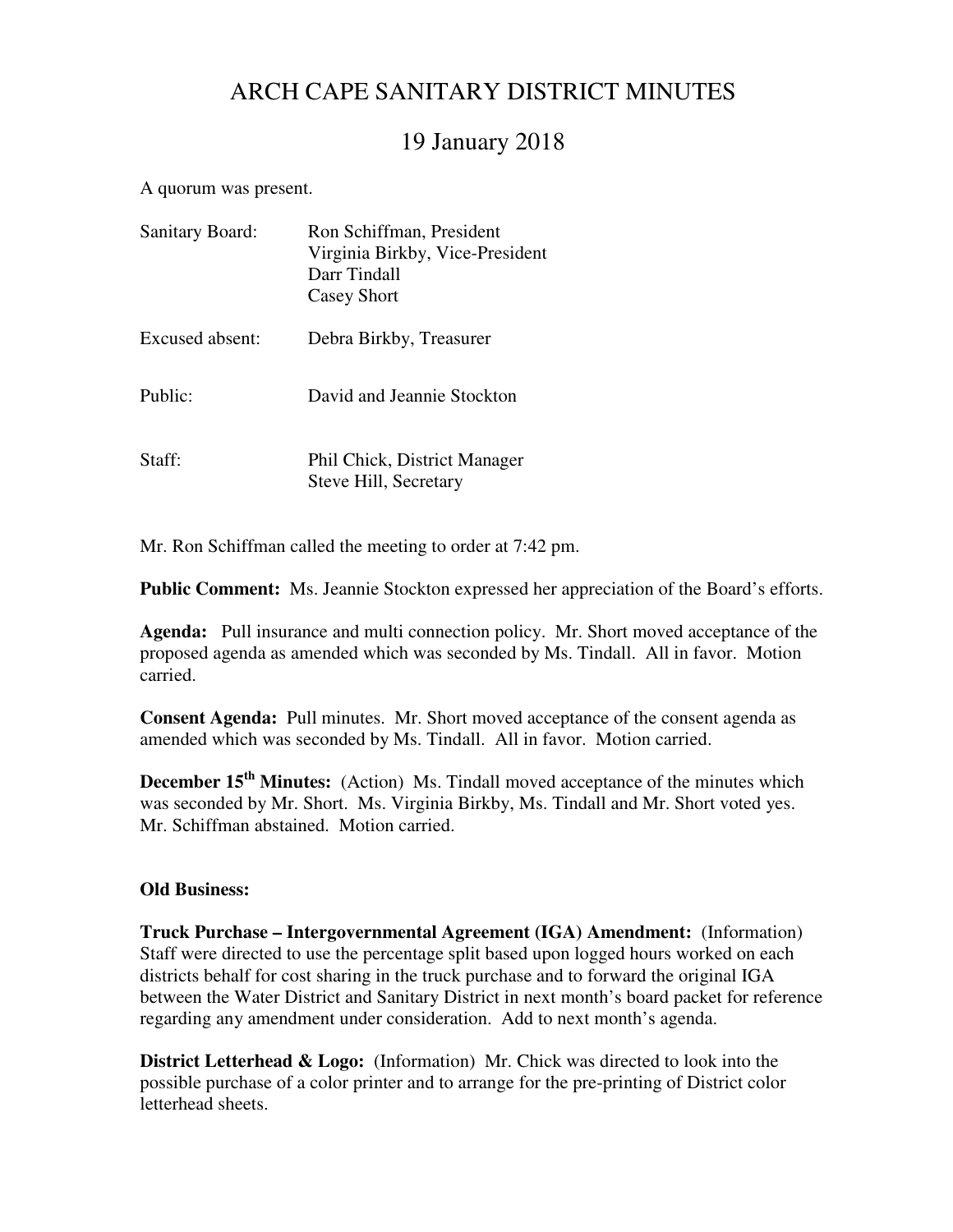New Business: None.

#### **Reports:**

Accounts Receivable: Mr. Hill reported that he could give the Board a more complete report on the status of District accounts receivable after February 5<sup>th</sup> when ownership of an abandoned property could be determined but that otherwise receivables were in good condition. He also reported that Mr. Pat Carney would be dropping his municipal auditing practice and not entering into an agreement with the District for the 2017-18 review. Mr. Hill indicated that he would be obtaining new quotes for District audit work for the boards consideration during the next budget cycle.

**District Manager's Report:** (attached)

Treasurer's Report: None.

**Board Comments:** Mr. Short suggested that Ms. Linda Murray may be available as a budget committee member representing the public for the District and that it should be looked into.

February Agenda Items: Commercial multi-connection policy, Truck purchase, Insurance, Budget schedule, and auditor update.

**Public Comment:** Mr. David Stockton felt that insurance coverage additions and deletions could always be pro-rated by date of change in coverage and that it was all adjustable. Ms. Jeannie Stockton said that the board would be best served by focusing on the policy coverage limits rather than associated deductibles.

The meeting was adjourned by Mr. Ron Schiffman at 8:00 pm.

Attési

President Mr. Ron Schiffman.

Respectfully submitted,

**Steve Hill**